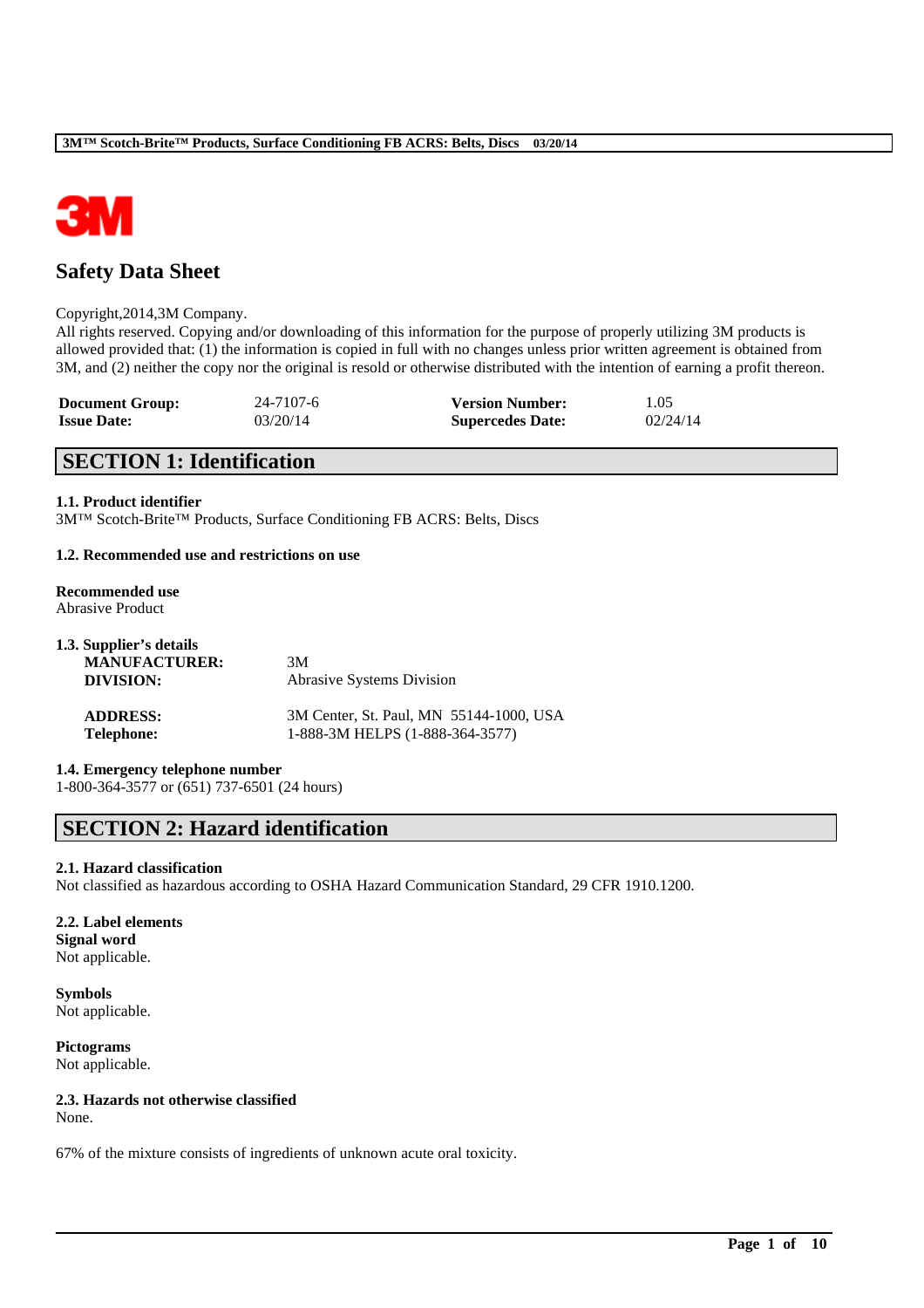# **SECTION 3: Composition/information on ingredients**

| Ingredient                           | C.A.S. No. | $%$ by Wt      |
|--------------------------------------|------------|----------------|
| Aluminum Oxide Mineral (non-fibrous) | 1344-28-1  | $15 - 40$      |
| Limestone                            | 1317-65-3  | $2 - 6$        |
| Lubricant                            | 64742-54-7 | $0.5 - 2$      |
| Titanium Dioxide                     | 13463-67-7 | $0.1 - 1.5$    |
| Quartz Silica                        | 14808-60-7 | $0.001 - 0.15$ |
| <b>Cured Resin</b>                   | Mixture    | $15 - 50$      |
| Nylon Fiber                          | Mixture    | $5 - 20$       |
| Cloth Scrim                          | 3388-04-3  | $5 - 20$       |
| Nylon Film Backing                   | Mixture    | $5 - 20$       |

# **SECTION 4: First aid measures**

## **4.1. Description of first aid measures**

### **Inhalation:**

Remove person to fresh air. If you feel unwell, get medical attention.

### **Skin Contact:**

Wash with soap and water. If signs/symptoms develop, get medical attention.

## **Eye Contact:**

Flush with large amounts of water. Remove contact lenses if easy to do. Continue rinsing. If signs/symptoms persist, get medical attention.

### **If Swallowed:**

No need for first aid is anticipated.

## **4.2. Most important symptoms and effects, both acute and delayed**

See Section 11.1. Information on toxicological effects.

## **4.3. Indication of any immediate medical attention and special treatment required**

Not applicable

# **SECTION 5: Fire-fighting measures**

### **5.1. Suitable extinguishing media**

In case of fire: Use a fire fighting agent suitable for ordinary combustible material such as water or foam to extinguish.

\_\_\_\_\_\_\_\_\_\_\_\_\_\_\_\_\_\_\_\_\_\_\_\_\_\_\_\_\_\_\_\_\_\_\_\_\_\_\_\_\_\_\_\_\_\_\_\_\_\_\_\_\_\_\_\_\_\_\_\_\_\_\_\_\_\_\_\_\_\_\_\_\_\_\_\_\_\_\_\_\_\_\_\_\_\_\_\_\_\_

## **5.2. Special hazards arising from the substance or mixture**

None inherent in this product.

### **Hazardous Decomposition or By-Products**

| <b>Substance</b> |  |  |  |  |  |
|------------------|--|--|--|--|--|
| Carbon monoxide  |  |  |  |  |  |
| Carbon dioxide   |  |  |  |  |  |

**Substance Condition** During Combustion During Combustion

## **5.3. Special protective actions for fire-fighters**

No unusual fire or explosion hazards are anticipated.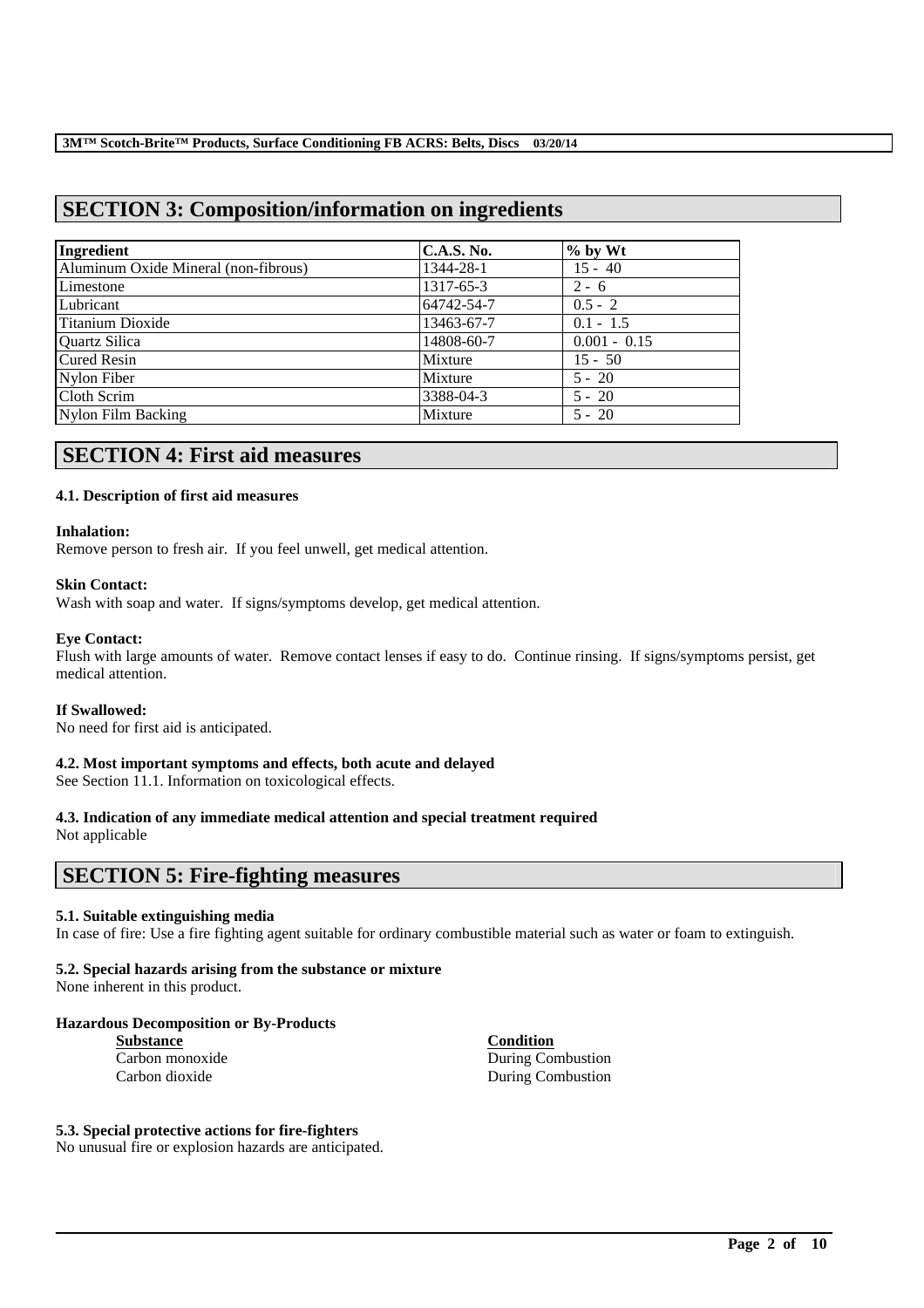# **SECTION 6: Accidental release measures**

## **6.1. Personal precautions, protective equipment and emergency procedures**

Observe precautions from other sections.

# **6.2. Environmental precautions**

Not applicable.

# **6.3. Methods and material for containment and cleaning up**

Not applicable.

# **SECTION 7: Handling and storage**

## **7.1. Precautions for safe handling**

For industrial or professional use only. Do not use in a confined area with minimal air exchange. Avoid breathing of dust created by sanding, grinding or machining. Damaged product can break apart during use and cause serious injury to face or eyes. Check product for damage such as cracks or nicks prior to use. Replace if damaged. Always wear eye and face protection when working at sanding or grinding operations or when near such operations. Combustible dust may form by action of this product on another material (substrate). Dust generated from the substrate during use of this product may be explosive if in sufficient concentration with an ignition source. Dust deposits should not be allowed to accumulate on surfaces because of the potential for secondary explosions.

## **7.2. Conditions for safe storage including any incompatibilities**

No special storage requirements.

# **SECTION 8: Exposure controls/personal protection**

## **8.1. Control parameters**

## **Occupational exposure limits**

| Ingredient                    | <b>C.A.S. No.</b> | <b>Agency</b> | Limit type                    | <b>Additional Comments</b> |
|-------------------------------|-------------------|---------------|-------------------------------|----------------------------|
| Limestone                     | 1317-65-3         | US Dept of    | TWA(as total dust):15         |                            |
|                               |                   | Labor - OSHA  | mg/m3;TWA(respirable          |                            |
|                               |                   |               | fraction): $5 \text{ mg/m}$ 3 |                            |
| Aluminum Oxide Mineral (non-  | 1344-28-1         | Chemical      | TWA:1 fiber/cc                |                            |
| fibrous)                      |                   | Manufacturer  |                               |                            |
|                               |                   | Rec Guid      |                               |                            |
| Aluminum Oxide Mineral (non-  | 1344-28-1         | US Dept of    | TWA(as total dust):15         |                            |
| fibrous)                      |                   | Labor - OSHA  | mg/m3;TWA(respirable          |                            |
|                               |                   |               | fraction): $5 \text{ mg/m}$ 3 |                            |
| Aluminum, insoluble compounds | 1344-28-1         | Amer Conf of  | TWA(respirable fraction):1    |                            |
|                               |                   | Gov. Indust.  | mg/m3                         |                            |
|                               |                   | Hyg.          |                               |                            |
| <b>Titanium Dioxide</b>       | 13463-67-7        | Amer Conf of  | $TWA:10$ mg/m $3$             |                            |
|                               |                   | Gov. Indust.  |                               |                            |
|                               |                   | Hyg.          |                               |                            |
| <b>Titanium Dioxide</b>       | 13463-67-7        | Chemical      | TWA(as respirable dust):5     |                            |
|                               |                   | Manufacturer  | mg/m3                         |                            |
|                               |                   | Rec Guid      |                               |                            |
| <b>Titanium Dioxide</b>       | 13463-67-7        | US Dept of    | TWA(as total dust):15 mg/m3   |                            |
|                               |                   | Labor - OSHA  |                               |                            |
| Quartz Silica                 | 14808-60-7        | Amer Conf of  | TWA(respirable                |                            |
|                               |                   | Gov. Indust.  | fraction): $0.025$ mg/m3      |                            |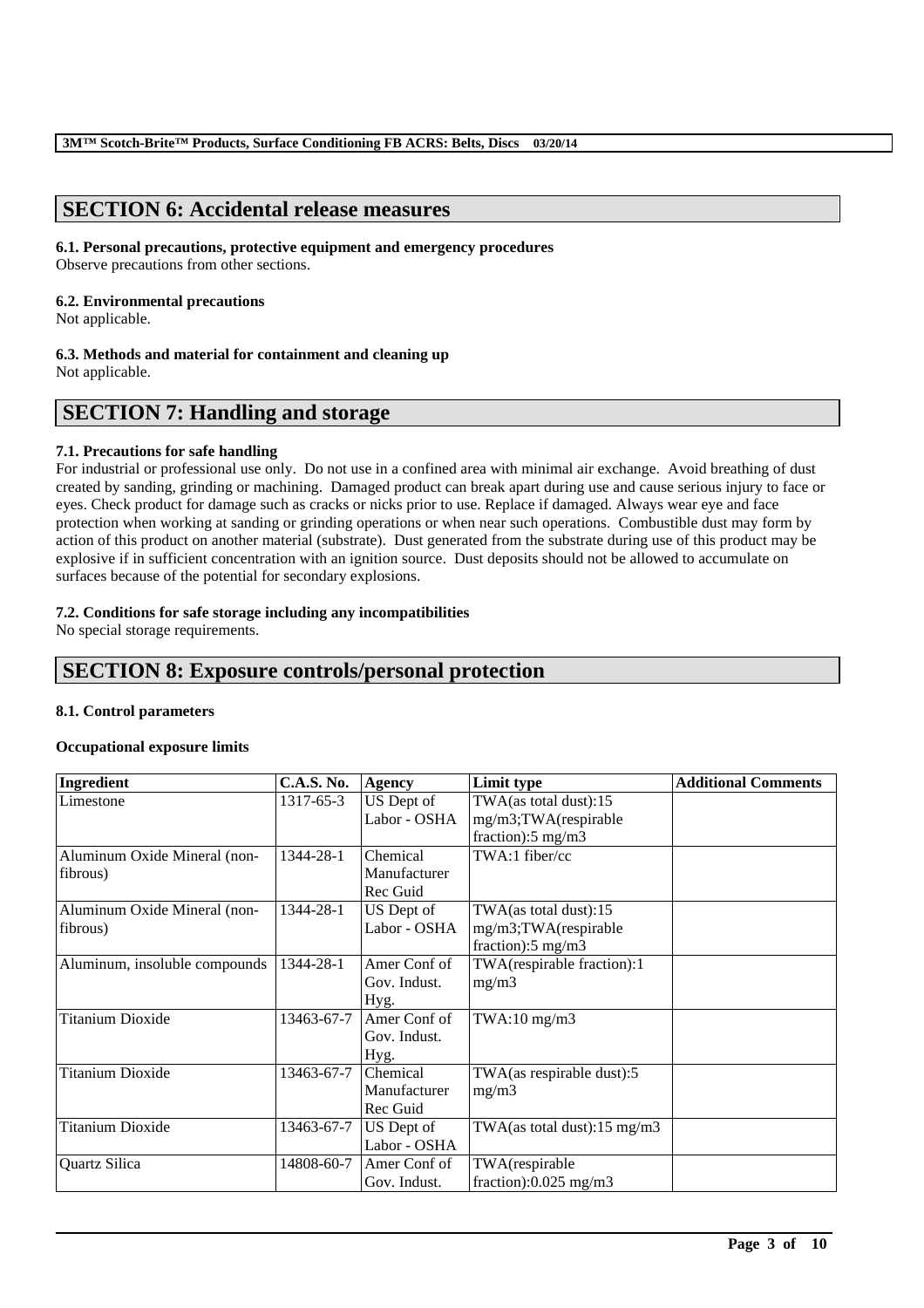### **3M™ Scotch-Brite™ Products, Surface Conditioning FB ACRS: Belts, Discs 03/20/14**

|               | Hyg.                    |                                           |  |
|---------------|-------------------------|-------------------------------------------|--|
| Quartz Silica | 14808-60-7   US Dept of | TWA concentration (as total               |  |
|               |                         | Labor - OSHA $\left $ dust):0.3 mg/m3;TWA |  |
|               |                         | concentration(respirable):0.1             |  |
|               |                         | $mg/m3(2.4$ millions of                   |  |
|               |                         | particles/cu. ft.)                        |  |

Amer Conf of Gov. Indust. Hyg. : American Conference of Governmental Industrial Hygienists

American Indust. Hygiene Assoc : American Industrial Hygiene Association

Chemical Manufacturer Rec Guid : Chemical Manufacturer's Recommended Guidelines

US Dept of Labor - OSHA : United States Department of Labor - Occupational Safety and Health Administration

TWA: Time-Weighted-Average

STEL: Short Term Exposure Limit

CEIL: Ceiling

### **8.2. Exposure controls**

### **8.2.1. Engineering controls**

Provide appropriate local exhaust ventilation for sanding, grinding or machining. Use general dilution ventilation and/or local exhaust ventilation to control airborne exposures to below relevant Exposure Limits and/or control dust/fume/gas/mist/vapors/spray. If ventilation is not adequate, use respiratory protection equipment. Warning: Excessive operating speed or generation of extreme heat may result in harmful emissions. Use local exhaust ventilation. Provide local exhaust at process emission sources to control exposure near the source and to prevent the escape of dust into the work area. Ensure that dust-handling systems (such as exhaust ducts, dust collectors, vessels, and processing equipment) are designed in a manner to prevent the escape of dust into the work area (i.e., there is no leakage from the equipment).

## **8.2.2. Personal protective equipment (PPE)**

## **Eye/face protection**

To minimize the risk of injury to face and eyes, always wear eye and face protection when working at sanding or grinding operations or when near such operations. Select and use eye/face protection to prevent contact based on the results of an exposure assessment. The following eye/face protection(s) are recommended: Safety Glasses with side shields

### **Skin/hand protection**

Wear appropriate gloves to minimize risk of injury to skin from contact with dust or physical abrasion from grinding or sanding.

### **Respiratory protection**

Assess exposure concentrations of all materials involved in the work process. Consider material being abraded when determining the appropriate respiratory protection. Select and use appropriate respirators to prevent inhalation overexposure. An exposure assessment may be needed to decide if a respirator is required. If a respirator is needed, use respirators as part of a full respiratory protection program. Based on the results of the exposure assessment, select from the following respirator type(s) to reduce inhalation exposure:

Half facepiece or full facepiece air-purifying respirator suitable for particulates

For questions about suitability for a specific application, consult with your respirator manufacturer.

## **SECTION 9: Physical and chemical properties**

**9.1. Information on basic physical and chemical properties General Physical Form:** Solid

**Odor, Color, Grade:** Solid Abrasive Product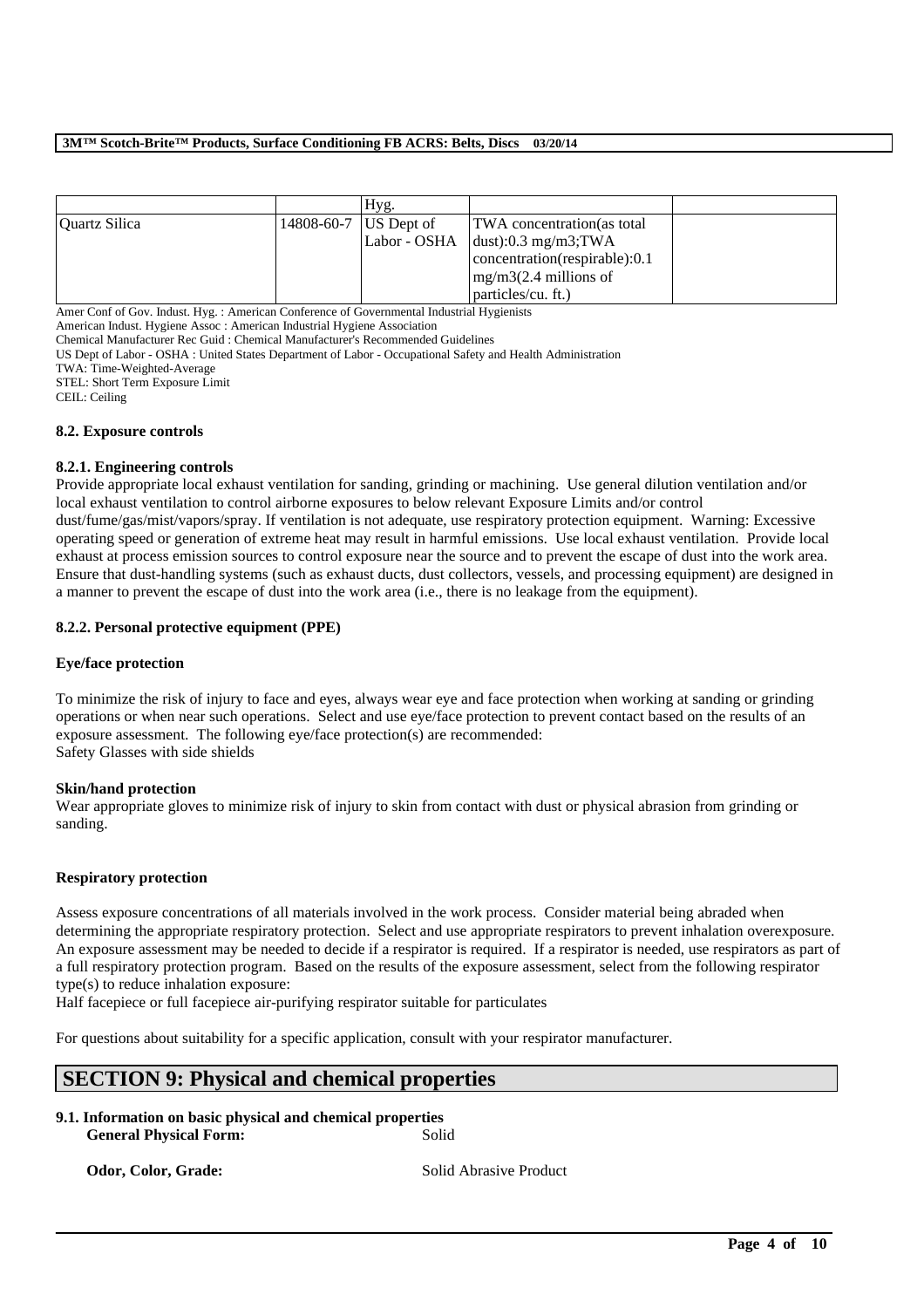| Odor threshold                                | Not Applicable |
|-----------------------------------------------|----------------|
| pН                                            | Not Applicable |
| <b>Melting point</b>                          | Not Applicable |
| <b>Boiling Point</b>                          | Not Applicable |
| <b>Flash Point</b>                            | Not Applicable |
| <b>Evaporation rate</b>                       | Not Applicable |
| Flammability (solid, gas)                     | Not Classified |
| <b>Flammable Limits(LEL)</b>                  | Not Applicable |
| <b>Flammable Limits(UEL)</b>                  | Not Applicable |
| <b>Vapor Pressure</b>                         | Not Applicable |
| <b>Vapor Density</b>                          | Not Applicable |
| <b>Density</b>                                | Not Applicable |
| <b>Specific Gravity</b>                       | Not Applicable |
| <b>Solubility In Water</b>                    | Not Applicable |
| Solubility- non-water                         | Not Applicable |
| <b>Partition coefficient: n-octanol/water</b> | Not Applicable |
| <b>Autoignition temperature</b>               | Not Applicable |
| <b>Decomposition temperature</b>              | Not Applicable |
| <b>Viscosity</b>                              | Not Applicable |

# **SECTION 10: Stability and reactivity**

### **10.1. Reactivity**

This material is considered to be non reactive under normal use conditions.

### **10.2. Chemical stability**

Stable.

## **10.3. Possibility of hazardous reactions**

Hazardous polymerization will not occur.

#### **10.4. Conditions to avoid** None known.

**10.5. Incompatible materials** None known.

## **10.6. Hazardous decomposition products**

**Substance Condition** None known.

Refer to section 5.2 for hazardous decomposition products during combustion.

# **SECTION 11: Toxicological information**

**The information below may not be consistent with the material classification in Section 2 if specific ingredient classifications are mandated by a competent authority. In addition, toxicological data on ingredients may not be**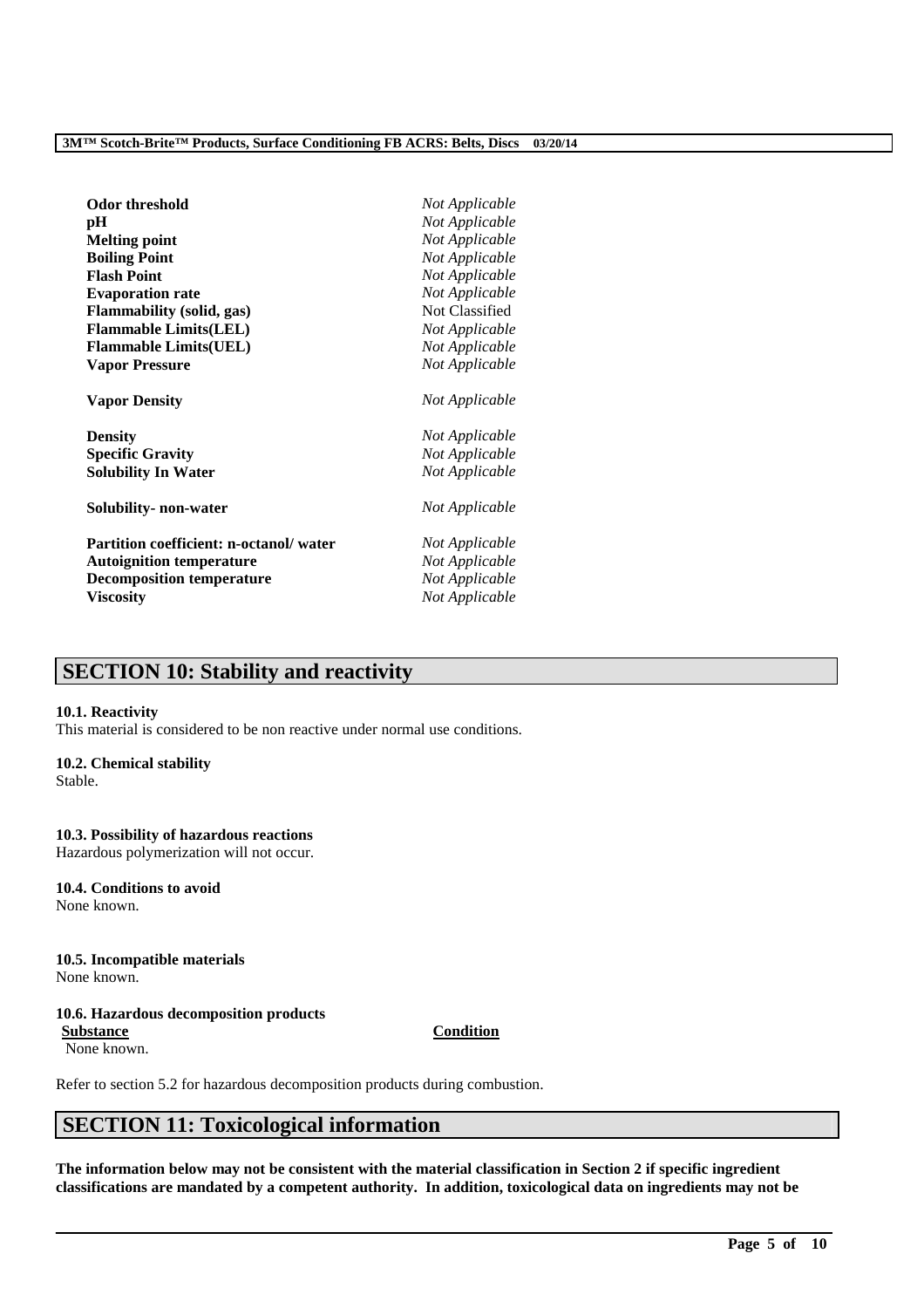**reflected in the material classification and/or the signs and symptoms of exposure, because an ingredient may be present below the threshold for labeling, an ingredient may not be available for exposure, or the data may not be relevant to the material as a whole.**

### **11.1. Information on Toxicological effects**

### **Signs and Symptoms of Exposure**

### **Based on test data and/or information on the components, this material may produce the following health effects:**

### **Inhalation:**

Dust from grinding, sanding or machining may cause irritation of the respiratory system. Signs/symptoms may include cough, sneezing, nasal discharge, headache, hoarseness, and nose and throat pain.

### **Skin Contact:**

Mechanical Skin irritation: Signs/symptoms may include abrasion, redness, pain, and itching.

### **Eye Contact:**

Mechanical eye irritation: Signs/symptoms may include pain, redness, tearing and corneal abrasion.

Dust created by grinding, sanding, or machining may cause eye irritation. Signs/symptoms may include redness, swelling, pain, tearing, and blurred or hazy vision.

### **Ingestion:**

No health effects are expected.

### **Carcinogenicity:**

| <b>Ingredient</b>           | C.A.S. No. | <b>Class Description</b>       | <b>Regulation</b>                           |
|-----------------------------|------------|--------------------------------|---------------------------------------------|
| <b>Ouartz Silica</b>        | 14808-60-7 | Grp. 1: Carcinogenic to humans | International Agency for Research on Cancer |
| <b>SILICA. CRYS AIRRESP</b> | 14808-60-7 | Known human carcinogen         | National Toxicology Program Carcinogens     |
| Titanium Dioxide            | 13463-67-7 | Grp. 2B: Possible human carc.  | International Agency for Research on Cancer |

### **Additional Information:**

This document covers only the 3M product. For complete assessment, when determining the degree of hazard, the material being abraded must also be considered.

This product contains titanium dioxide and quartz (crystalline) silica. Cancer of the lungs has been associated with inhalation of high levels of titanium dioxide in animal studies, and occupational exposure to inhaled quartz silica has been associated with silicosis and lung cancer. No exposure to titanium dioxide or quartz silica is expected during the normal handling and use of this product. Titanium dioxide and quartz silica were not detected when air sampling was conducted during simulated use of similar products containing these substances. Therefore, the health effects associated with titanium dioxide and quartz (crystalline) silica are not expected during the normal use of this product.

### **Toxicological Data**

If a component is disclosed in section 3 but does not appear in a table below, either no data are available for that endpoint or the data are not sufficient for classification.

### **Acute Toxicity**

| <b>Name</b>                          | Route       | <b>Species</b> | <b>Value</b>                                      |
|--------------------------------------|-------------|----------------|---------------------------------------------------|
| Overall product                      | Ingestion   |                | No data available; calculated $ATE > 5,000$ mg/kg |
| Aluminum Oxide Mineral (non-fibrous) | Dermal      |                | LD50 estimated to be $> 5,000$ mg/kg              |
| Aluminum Oxide Mineral (non-fibrous) | Inhalation- | Rat            | $LC50 > 2.3$ mg/l                                 |
|                                      | Dust/Mist   |                |                                                   |
|                                      | (4 hours)   |                |                                                   |
| Aluminum Oxide Mineral (non-fibrous) | Ingestion   | Rat            | $LD50 > 5,000$ mg/kg                              |
| Limestone                            | Dermal      | Rat            | $LD50 > 2,000$ mg/kg                              |
| Limestone                            | Inhalation- | Rat            | $LC50$ 3.0 mg/l                                   |
|                                      | Dust/Mist   |                |                                                   |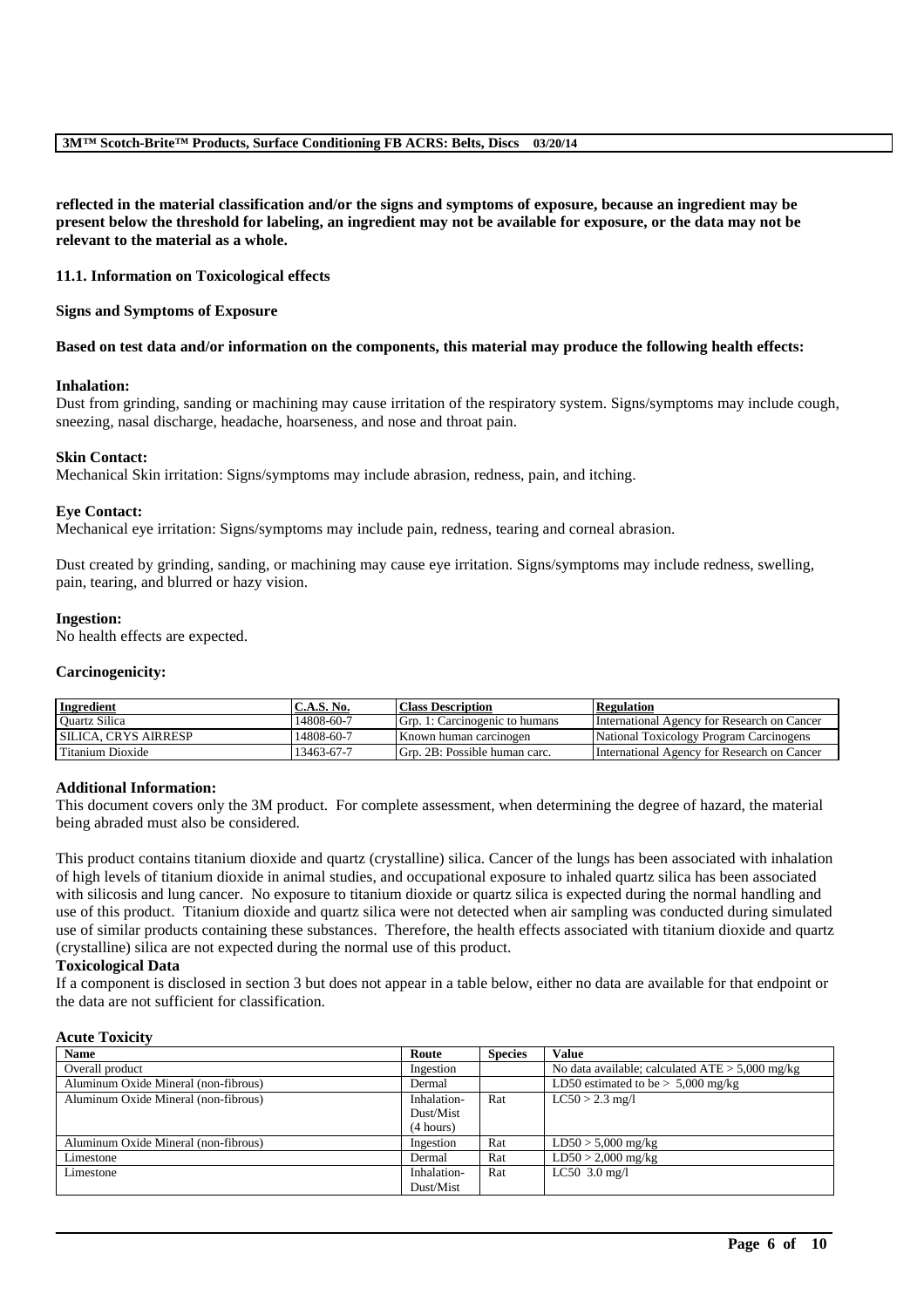## **3M™ Scotch-Brite™ Products, Surface Conditioning FB ACRS: Belts, Discs 03/20/14**

|                      | (4 hours)   |        |                                      |
|----------------------|-------------|--------|--------------------------------------|
| Limestone            | Ingestion   | Rat    | LD50 $6,450$ mg/kg                   |
| Lubricant            | Dermal      | Rabbit | $LD50 > 5,000$ mg/kg                 |
| Lubricant            | Ingestion   | Rat    | $LD50 > 5,000$ mg/kg                 |
| Titanium Dioxide     | Dermal      | Rabbit | $LD50 > 10,000$ mg/kg                |
| Titanium Dioxide     | Inhalation- | Rat    | $LC50 > 6.82$ mg/l                   |
|                      | Dust/Mist   |        |                                      |
|                      | (4 hours)   |        |                                      |
| Titanium Dioxide     | Ingestion   | Rat    | $LD50 > 10,000$ mg/kg                |
| <b>Ouartz Silica</b> | Dermal      |        | LD50 estimated to be $> 5,000$ mg/kg |
| <b>Ouartz Silica</b> | Ingestion   |        | LD50 estimated to be $> 5,000$ mg/kg |
| $\sim$ $ -$          |             |        |                                      |

 $ATE = acute toxicity estimate$ 

### **Skin Corrosion/Irritation**

| <b>Name</b>                          | <b>Species</b> | Value                     |
|--------------------------------------|----------------|---------------------------|
| Aluminum Oxide Mineral (non-fibrous) | Rabbit         | No significant irritation |
| Limestone                            | Rabbit         | No significant irritation |
| Lubricant                            | Rabbit         | Minimal irritation        |
| Titanium Dioxide                     | Rabbit         | No significant irritation |
| <b>Ouartz Silica</b>                 |                | No significant irritation |

### **Serious Eye Damage/Irritation**

| <b>Name</b>                          | <b>Species</b> | Value                     |
|--------------------------------------|----------------|---------------------------|
| Aluminum Oxide Mineral (non-fibrous) | Rabbit         | No significant irritation |
| Limestone                            | Rabbit         | No significant irritation |
| Lubricant                            | Rabbit         | Mild irritant             |
| Titanium Dioxide                     | Rabbit         | No significant irritation |

## **Skin Sensitization**

| Name             | <b>Species</b> | Value           |
|------------------|----------------|-----------------|
| Lubricant        | Guinea         | Not sensitizing |
|                  | pig            |                 |
| Titanium Dioxide | Human          | Not sensitizing |
|                  | and            |                 |
|                  | animal         |                 |

## **Respiratory Sensitization**

| -<br><b>Name</b> | $\sim$<br>Species | √alue |
|------------------|-------------------|-------|
|                  |                   |       |

## **Germ Cell Mutagenicity**

| <b>Name</b>                          | Route    | Value                                                                           |
|--------------------------------------|----------|---------------------------------------------------------------------------------|
| Aluminum Oxide Mineral (non-fibrous) | In Vitro | Not mutagenic                                                                   |
| Lubricant                            | In Vitro | Some positive data exist, but the data are not<br>sufficient for classification |
| Titanium Dioxide                     | In Vitro | Not mutagenic                                                                   |
| Titanium Dioxide                     | In vivo  | Not mutagenic                                                                   |
| <b>Ouartz Silica</b>                 | In Vitro | Some positive data exist, but the data are not<br>sufficient for classification |
| <b>Ouartz Silica</b>                 | In vivo  | Some positive data exist, but the data are not<br>sufficient for classification |

## **Carcinogenicity**

| <b>Name</b>                          | Route      | <b>Species</b> | Value                                                                           |
|--------------------------------------|------------|----------------|---------------------------------------------------------------------------------|
| Aluminum Oxide Mineral (non-fibrous) | Inhalation | Rat            | Not carcinogenic                                                                |
| Lubricant                            | Dermal     | Mouse          | Some positive data exist, but the data are not<br>sufficient for classification |
| Titanium Dioxide                     | Ingestion  | Multiple       | Not carcinogenic                                                                |
|                                      |            | animal         |                                                                                 |
|                                      |            | species        |                                                                                 |
| Titanium Dioxide                     | Inhalation | Rat            | Carcinogenic                                                                    |
| <b>Ouartz Silica</b>                 | Inhalation | Human          | Carcinogenic                                                                    |
|                                      |            | and            |                                                                                 |
|                                      |            | animal         |                                                                                 |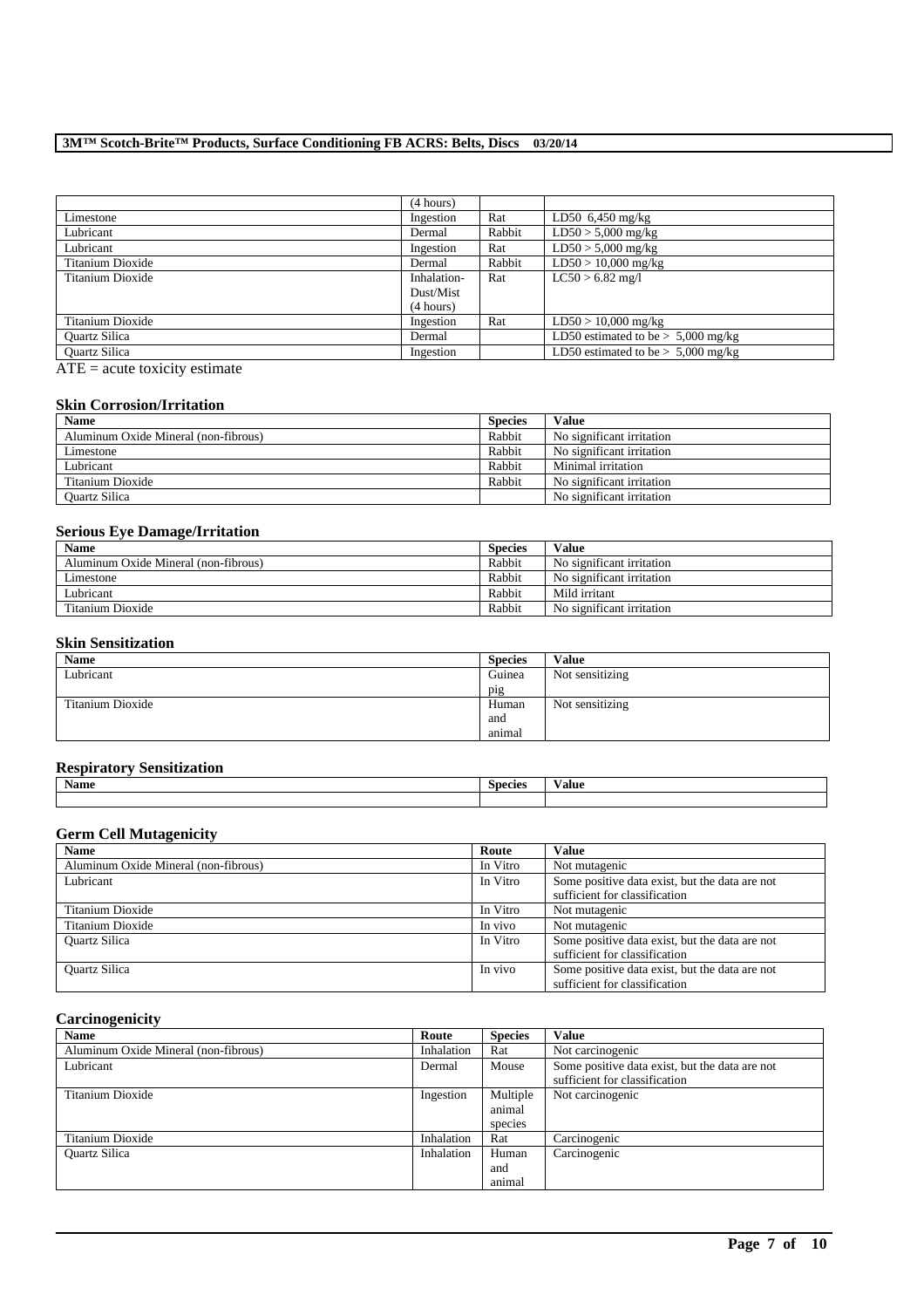### **Reproductive Toxicity**

### **Reproductive and/or Developmental Effects**

| <b>Name</b> | Route     | <b>Value</b>             | <b>Species</b> | <b>Test Result</b>            | <b>Exposure</b><br><b>Duration</b>    |
|-------------|-----------|--------------------------|----------------|-------------------------------|---------------------------------------|
| Limestone   | Ingestion | Not toxic to development | Rat            | <b>NOAEL 625</b><br>mg/kg/day | premating $\&$<br>during<br>gestation |

## **Target Organ(s)**

## **Specific Target Organ Toxicity - single exposure**

| Name      | Route      | Target Organ(s)                      | <b>Value</b>                         | <b>Species</b> | <b>Test Result</b>                    | <b>Exposure</b><br><b>Duration</b> |
|-----------|------------|--------------------------------------|--------------------------------------|----------------|---------------------------------------|------------------------------------|
| Limestone | Inhalation | respiratory system                   | All data are negative                | Rat            | <b>NOAEL</b><br>$0.812 \text{ m}$ g/l | 90 minutes                         |
| Lubricant | Inhalation | central nervous<br>system depression | May cause drowsiness or<br>dizziness |                | <b>NOAEL Not</b><br>available         |                                    |

### **Specific Target Organ Toxicity - repeated exposure**

| -<br><b>Name</b>                        | Route      | Target Organ(s)                      | <b>Value</b>                                                                       | <b>Species</b> | <b>Test Result</b>            | <b>Exposure</b><br><b>Duration</b> |
|-----------------------------------------|------------|--------------------------------------|------------------------------------------------------------------------------------|----------------|-------------------------------|------------------------------------|
| Aluminum Oxide Mineral<br>(non-fibrous) | Inhalation | pneumoconiosis<br>pulmonary fibrosis | Some positive data exist, but the<br>data are not sufficient for<br>classification | Human          | NOAEL Not<br>available        | occupational<br>exposure           |
| Limestone                               | Inhalation | respiratory system                   | Some positive data exist, but the<br>data are not sufficient for<br>classification | Human          | <b>NOAEL Not</b><br>available | occupational<br>exposure           |
| Lubricant                               | Inhalation | respiratory system                   | Some positive data exist, but the<br>data are not sufficient for<br>classification | Rat            | <b>NOAEL 0.21</b><br>mg/1     | 28 days                            |
| Titanium Dioxide                        | Inhalation | respiratory system                   | Some positive data exist, but the<br>data are not sufficient for<br>classification | Rat            | LOAEL.<br>$0.010$ mg/l        | 2 years                            |
| Titanium Dioxide                        | Inhalation | pulmonary fibrosis                   | All data are negative                                                              | Human          | <b>NOAEL Not</b><br>available | occupational<br>exposure           |
| <b>Ouartz Silica</b>                    | Inhalation | silicosis                            | Causes damage to organs<br>through prolonged or repeated<br>exposure               | Human          | <b>NOAEL Not</b><br>available | occupational<br>exposure           |

## **Aspiration Hazard**

**Name Value**

**Please contact the address or phone number listed on the first page of the SDS for additional toxicological information on this material and/or its components.**

# **SECTION 12: Ecological information**

## **Ecotoxicological information**

Please contact the address or phone number listed on the first page of the SDS for additional ecotoxicological information on this material and/or its components.

## **Chemical fate information**

Please contact the address or phone number listed on the first page of the SDS for additional chemical fate information on this material and/or its components.

\_\_\_\_\_\_\_\_\_\_\_\_\_\_\_\_\_\_\_\_\_\_\_\_\_\_\_\_\_\_\_\_\_\_\_\_\_\_\_\_\_\_\_\_\_\_\_\_\_\_\_\_\_\_\_\_\_\_\_\_\_\_\_\_\_\_\_\_\_\_\_\_\_\_\_\_\_\_\_\_\_\_\_\_\_\_\_\_\_\_

## **SECTION 13: Disposal considerations**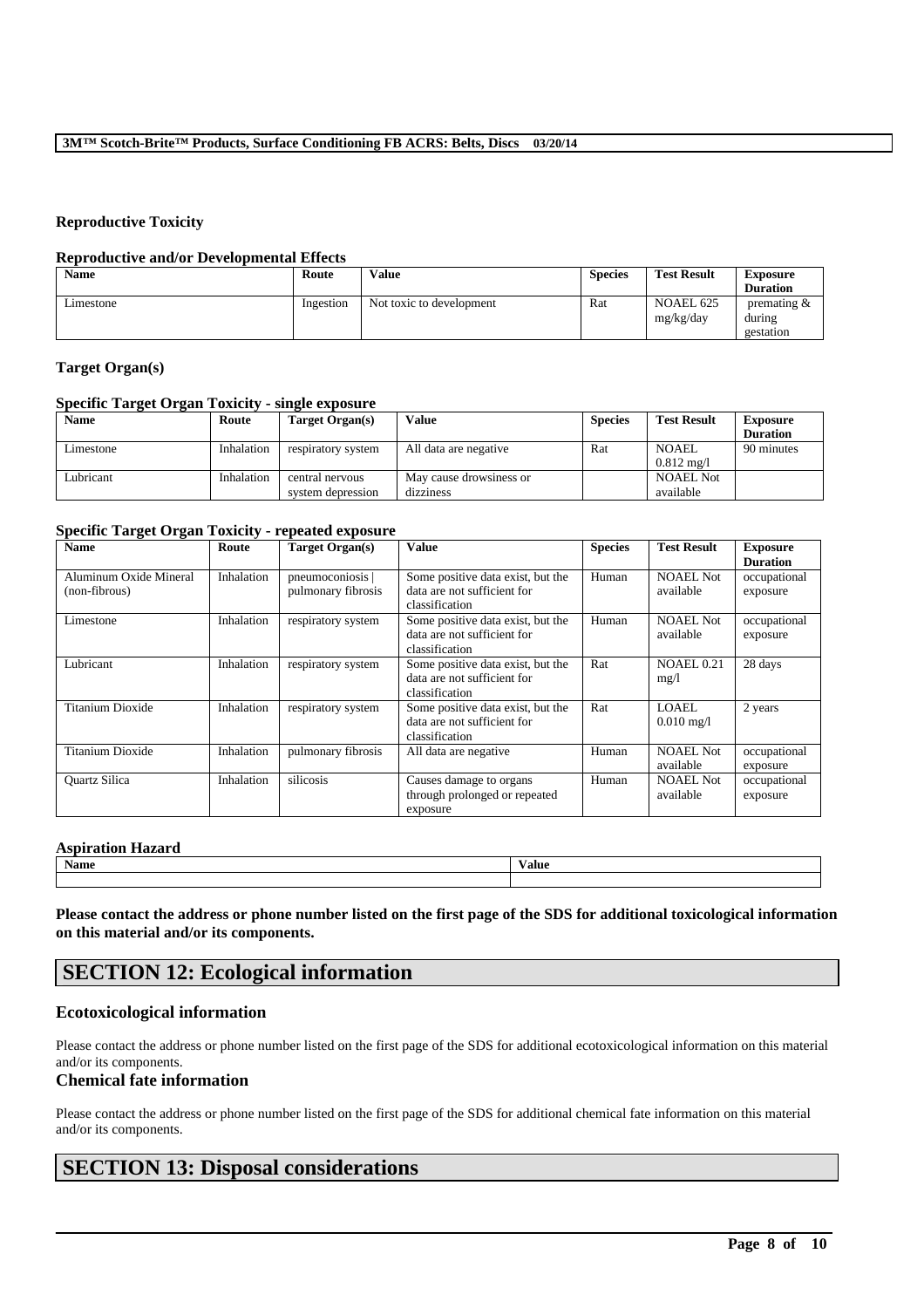## **13.1. Disposal methods**

Dispose of contents/ container in accordance with the local/regional/national/international regulations.

Prior to disposal, consult all applicable authorities and regulations to insure proper classification. The substrate that was abraded must be considered as a factor in the disposal method for this product. Dispose of waste product in a permitted industrial waste facility. As a disposal alternative, incinerate in a permitted waste incineration facility. Proper destruction may require the use of additional fuel during incineration processes. If no other disposal options are available, waste product may be placed in a landfill properly designed for industrial waste.

**EPA Hazardous Waste Number (RCRA):** Not regulated

## **SECTION 14: Transport Information**

Not regulated per U.S. DOT, IATA or IMO.

*These transportation classifications are provided as a customer service. As the shipper YOU remain responsible for complying with all applicable laws and regulations, including proper transportation classification and packaging. 3M transportation classifications are based on product formulation, packaging, 3M policies and 3M understanding of applicable current regulations. 3M does not guarantee the accuracy of this classification information. This information applies only to transportation classification and not the packaging, labeling, or marking requirements. The original 3M package is certified for U.S. ground shipment only. If you are shipping by air or ocean, the package may not meet applicable regulatory requirements.* 

## **SECTION 15: Regulatory information**

## **15.1. US Federal Regulations**

Contact 3M for more information.

## **311/312 Hazard Categories:**

Fire Hazard - No Pressure Hazard - No Reactivity Hazard - No Immediate Hazard - No Delayed Hazard - No

## **15.2. State Regulations**

Contact 3M for more information.

## **15.3. Chemical Inventories**

This product is an article as defined by TSCA regulations, and is exempt from TSCA Inventory listing requirements.

Contact 3M for more information.

## **15.4. International Regulations**

Contact 3M for more information.

**This SDS has been prepared to meet the U.S. OSHA Hazard Communication Standard, 29 CFR 1910.1200.**

## **SECTION 16: Other information**

### **NFPA Hazard Classification**

**Health:** 0 **Flammability:** 1 **Instability:** 0 **Special Hazards:** None

National Fire Protection Association (NFPA) hazard ratings are designed for use by emergency response personnel to address